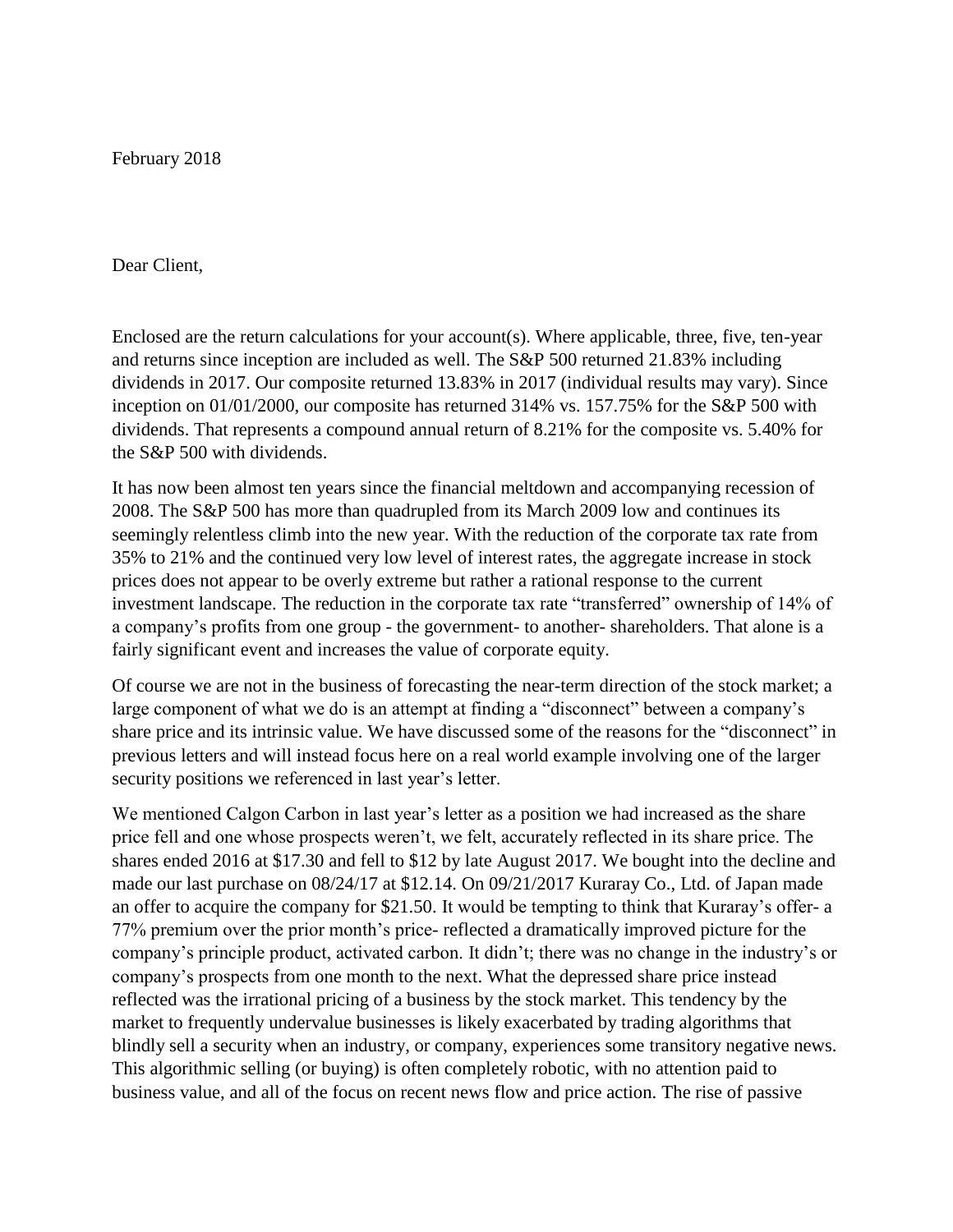investing utilizing ETFs has also contributed to creating these pricing "disconnects" since it is the mechanical flow of funds rather than any reasoned assessment of company's valuation that determines where the investment dollars wind up. Those of us who have been around for a while have seen a variant of this type of strategy employed before; in the early 2000's it was known as momentum investing and it ended poorly for most participants.

The example above was used to illustrate how in the short-term the stock market is often inefficient and how investors who diligently research businesses can be rewarded. In the case of Calgon Carbon, we were very certain given the favorable outlook for the industry, the multiples paid for acquisitions of very similar competitors and the skilled management at the company, we were getting a bargain. Our outcome with Calgon is by no means unique; over the years we have made many investments that have resulted in takeovers at significant premiums to quoted share prices.

In 2017 we increased our position in CNX Resources and initiated a new position in United Continental Holdings. CNX Resources is principally a natural gas producer operating primarily in the Appalachian Basin. The company owns over a million net acres of land in the Marcellus and Utica shales. Other exploration companies that lease land must make royalty payments and have to drill in order to maintain rights. CNX can be patient and drill when economically warranted. The company has reduced debt, spun-off its coal business and repurchased shares advantageously. Recent transactions for companies with similarly located land affirm the value of the assets. We believe the shares are materially undervalued. United Continental, like the airline business, has undergone a remarkable change in the last few years. There are fewer competitors, planes are almost always full and passengers pay for services that used to be complimentary such as seat upgrades and free bag check. This additional airline revenue is enhanced with a new, underappreciated line of business; the airlines generate a lot of revenue selling reward miles to credit card companies. This is a steady, non-cyclical source of revenue that has become material in nature. United now generates substantial free cash flow and profits. The company has repurchased almost 25% of the outstanding shares and recently authorized a new repurchase for an additional 15%. The shares recently sold-off as investors became concerned about additional capacity and its effect on margins. We believe this was overdone. If United continues to aggressively repurchase shares, they could repurchase 50% of the outstanding shares within the next five years. Even if United's market capitalization- now at about \$20 billion- were to remain unchanged over those five years, the shares could double with half the amount of shares outstanding.

The relative lack of volatility that has characterized trading sessions over the past year maybe coming to an end. The economy is accelerating, capital spending is up, inflation is up and interest rates, stuck for the last several years in neutral, are beginning a slow rise. In early February the market suffered its first meaningful correction- a 4.1% drop for the week in the DJIA- its biggest decline since January 2016. For the uninitiated and those new to investing, corrections and meaningful price declines can and will occur with regularity throughout a longterm investor's horizon. They are impossible to time and must be accepted as an aspect of the stock market. The Wall Street Journal recently featured a quote from the former Fidelity